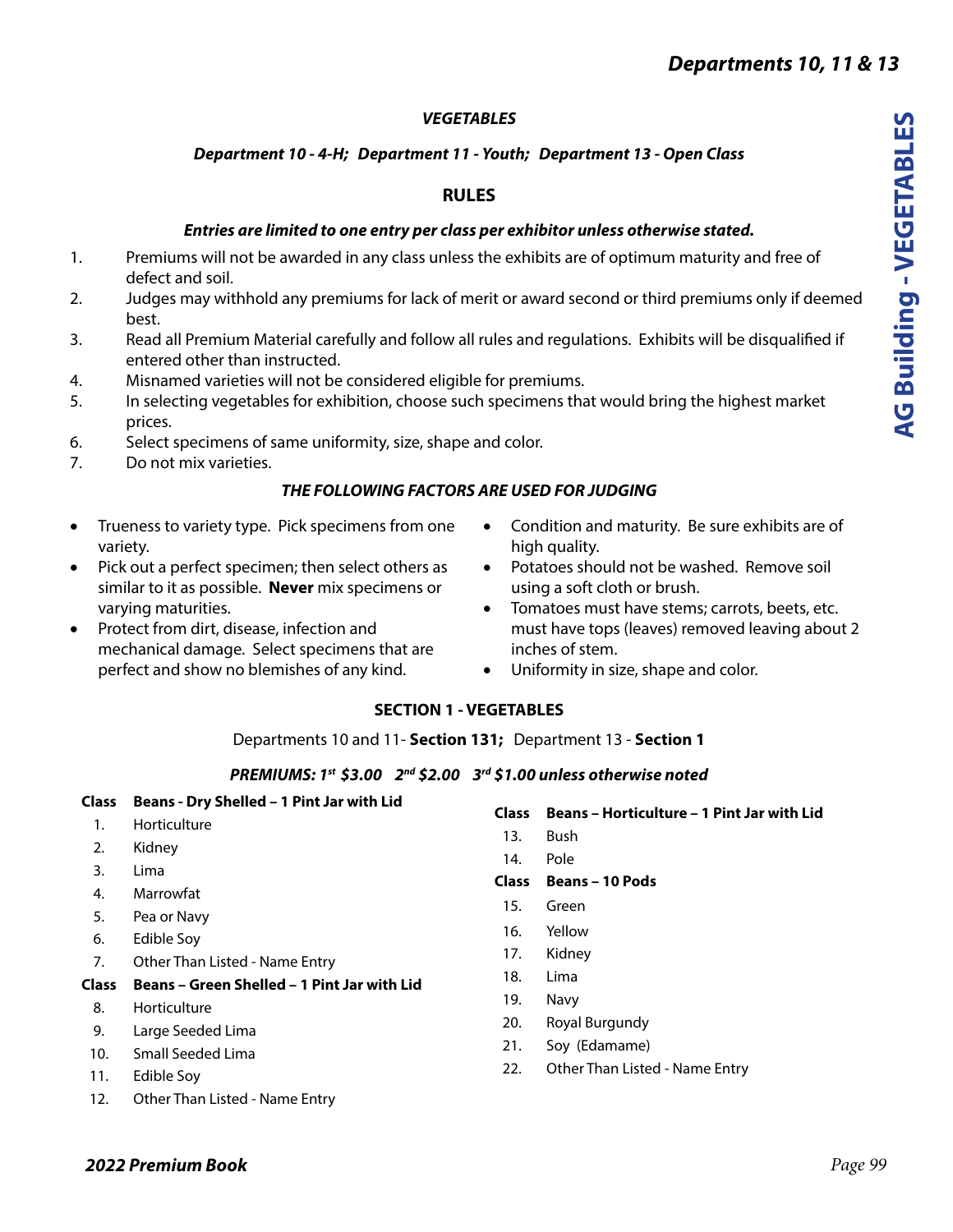**AG Building - VEGETABLES**

**AG Building - VEGETABLES** 

| Departments 10 and 11- Section 131; Department 13 - Section 1: Continued |                                                                                  |              |                                                |
|--------------------------------------------------------------------------|----------------------------------------------------------------------------------|--------------|------------------------------------------------|
|                                                                          | PREMIUMS: $1^{st}$ \$3.00 $2^{nd}$ \$2.00 $3^{rd}$ \$1.00 unless otherwise noted |              |                                                |
| Class                                                                    | <b>Beets - 5 Specimens - 2" Tops</b>                                             | <b>Class</b> | <b>Eggplant - 1 Specimen</b>                   |
| 23.                                                                      | Globe                                                                            | 54.          | White                                          |
| 24.                                                                      | Half Long                                                                        | 55.          | Purple                                         |
| 25.                                                                      | Mangels                                                                          | 56.          | Other Than Listed - Name Entry                 |
| 26.                                                                      | Other Than Listed - Name Entry                                                   | <b>Class</b> | <b>Endive - 1 Plant in Soil</b>                |
| 27.                                                                      | <b>Broccoli - 1 Head</b>                                                         | 57.          | <b>Broad Leaf</b>                              |
| 28.                                                                      | <b>Brussel Sprouts - 1 Pint</b>                                                  | 58.          | Green curled                                   |
| 29.                                                                      | <b>Broccoflower - 1 Head</b>                                                     | 59.          | Other Than Listed - Name Entry                 |
| <b>Class</b>                                                             | Cabbage - 1 Head - With Outer Leaves                                             | Class        | Garlic - 5 Heads                               |
| 30.                                                                      | Chinese                                                                          | 60.          | Small Head                                     |
| 31.                                                                      | Domestic Round                                                                   | 61.          | Large Head                                     |
| 32.                                                                      | Red                                                                              | 62.          | Other Than Listed - Name Entry                 |
| 33.                                                                      | Savoy                                                                            | <b>Class</b> | <b>Gourds - 1 Specimen</b>                     |
| 34.                                                                      | Other Than Listed - Name Entry                                                   | 63.          | Swan                                           |
| <b>Class</b>                                                             | Carrots - 5 - Specimens - Dusted Not Washed                                      | 64.          | Gooseneck                                      |
| 35.                                                                      | Long                                                                             | 65.          | <b>Birdhouse</b>                               |
| 36.                                                                      | Half Long                                                                        | 66.          | Caveman Club                                   |
| 37.                                                                      | Round                                                                            | 67.          | Turk's Turban                                  |
| 38.                                                                      | Other Than Listed - Name Entry                                                   | 68.          | Snake                                          |
| <b>Class</b>                                                             | Cauliflower - 1 - Head                                                           | 69.          | Dipper                                         |
| 39.                                                                      | White                                                                            | 70.          | Autumn Wing                                    |
| 40.                                                                      | Purple                                                                           | 71.          | Other Than Listed - Name Entry                 |
| 41.                                                                      | Other Than Listed - Name Entry                                                   | 72.          | Horseradish - 5-6" Roots, 3" Top - Dusted Not  |
| <b>Class</b>                                                             | Celery - 1 Healthy Plant in Soil                                                 |              | Washed                                         |
| 42.                                                                      | Green                                                                            | 73.          | Kale - 1 Healthy Plant in Soil - Any Variety   |
| 43.                                                                      | Yellow                                                                           | 74.          | Kohlrabi - 1 Healthy Plant in Soil Any Variety |
| 44.                                                                      | Other Than Listed - Name Entry                                                   | <b>Class</b> | Lettuce - 1 Healthy Plant in Soil              |
| <b>Class</b>                                                             | Corn-Sweet Eating - 5 Ears - Husks On                                            | 75.          | Crisp Head Types                               |
| 45.                                                                      | White                                                                            | 76.          | Leaf Types                                     |
| 46.                                                                      | Yellow                                                                           | 77.          | <b>Butter Head Types</b>                       |
| 47.                                                                      | <b>Bi-Color</b>                                                                  | 78.          | Other Than Listed - Name Entry                 |
| 48.                                                                      | Other Than Listed - Name Entry                                                   | <b>Class</b> | <b>Melons - 1 Specimen</b>                     |
| <b>Class</b>                                                             | <b>Cucumbers - 5 Specimens</b>                                                   | 79.          | Cantaloupe                                     |
| 49.                                                                      | Pickling - Under 3"                                                              | 80.          | Honey Dew                                      |
| 50.                                                                      | Pickling $-3" -5"$                                                               | 81.          | Other Than Listed - Name Entry                 |
| 51.                                                                      | Slicing - Over 5"                                                                | <b>Class</b> | <b>Mushrooms - 1 Pint Basket</b>               |
| 52.                                                                      | <b>Burpless</b>                                                                  | 82.          | <b>Button</b>                                  |
| 53.                                                                      | Other Than Listed - Name Entry                                                   | 83.          | Portabella                                     |
|                                                                          |                                                                                  | 84.          | Shiitake                                       |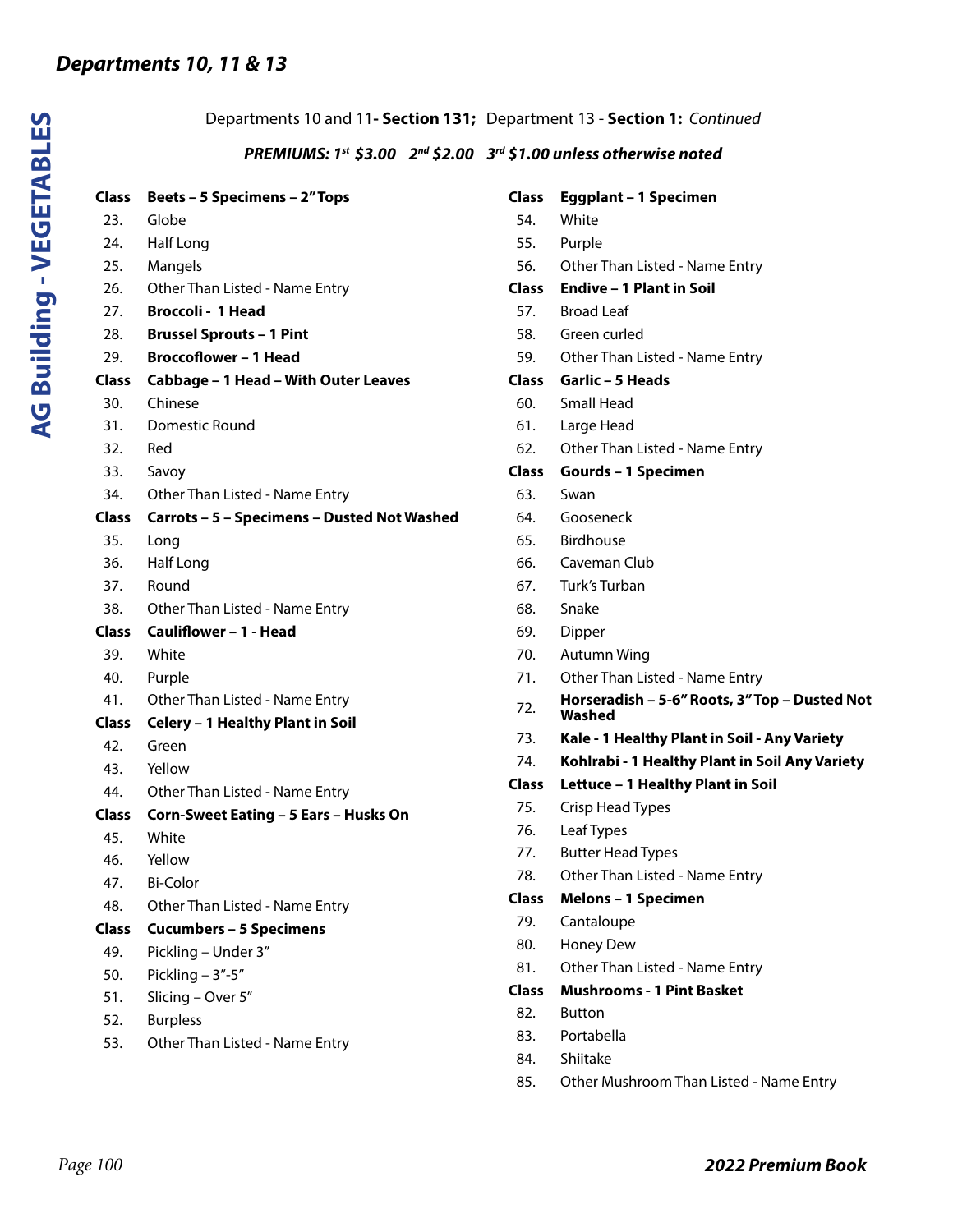*Page 101*

# Departments 10 and 11- **Section 131;** Department 13 - **Section 1:** *Continued*

# *PREMIUMS: 1st \$3.00 2nd \$2.00 3rd \$1.00 unless otherwise noted*

|              | PREMIUMS: 1st \$3.00 2nd \$2.0                                                  |
|--------------|---------------------------------------------------------------------------------|
| Class        | Onions (5) - Mature For Storage - Skin On -<br>1"Topped                         |
| 86.          | <b>Flat Red</b>                                                                 |
| 87.          | <b>Flat White</b>                                                               |
| 88.          | <b>Flat Yellow</b>                                                              |
| 89.          | Medium Globe, Red                                                               |
| 90.          | Medium Globe, White                                                             |
| 91.          | Medium Globe, Yellow                                                            |
| 92.          | Large (3 1/2" or More) Globe Red                                                |
| 93.          | Large, White Globe                                                              |
| 94.          | Large Yellow Globe                                                              |
| 95.          | Bunching Onions - White Stem - 12 Stalks                                        |
| 96.          | Bunching Onions - Red Stem - 12 Stalks                                          |
| 97.          | Shallots - 5 Bulbs - Any Variety                                                |
| 98.          | <b>Leeks - 6 Stalks</b>                                                         |
| 99.          | <b>Parsnips - 5 specimens - Topped - Any Variety</b>                            |
| Class        | Peas                                                                            |
| 100.         | Green Shelled - 1 Pint                                                          |
| 101.         | Pods - 10 Specimens                                                             |
| <b>Class</b> | Peppers - Hot - 5 Specimens may enter twice<br>in each class / different types  |
| 102.         | Round                                                                           |
| 103.         | Small                                                                           |
| 104.         | Other Than Listed - Name Entry                                                  |
| Class        | <b>Peppers - Pimento - 5 Specimens</b>                                          |
| 105.         | Red                                                                             |
| 106.         | Green                                                                           |
| Class        | <b>Peppers - Sweet - 5 Specimens</b>                                            |
| 107.         | Green                                                                           |
| 108.         | Yellow                                                                          |
| 109.         | Orange                                                                          |
| 110.         | Red                                                                             |
| 111.         | Blue                                                                            |
| 112.         | Other Than Listed - Name Entry                                                  |
| Class        | Banana Peppers - 5 Specimens may enter<br>twice in each class / different types |
| 113.         | Hot                                                                             |
| 114.         | Mild                                                                            |
| Class        | <b>Potatoes - 5 Tubers - Dusted Not Washed</b>                                  |
| 115.         | Baking                                                                          |
|              | Red                                                                             |

| 117.         | White                                                                                          |
|--------------|------------------------------------------------------------------------------------------------|
| 118.         | Yellow                                                                                         |
| 119.         | Sweet Potato                                                                                   |
| 120.         | Other Than Listed Above - Name Entry                                                           |
| Class        | <b>Pumpkins</b>                                                                                |
| 121.         | Miniatures - 4" in Diameter or Less - 5 Specimens                                              |
| 122.         | Small Sugar or Pie Type - 3-6 Lbs. - 1 Specimen                                                |
| 123.         | Carving type - 8-15 Lbs. - 1 Specimen                                                          |
| 124.         | Carving Type - 16 + Lbs. - 1 specimen                                                          |
| 125.         | Connecticut Field - 1 Specimen                                                                 |
| 126.         | Winter Neck Cushaw - 1 Specimen                                                                |
| 127.         | White - 1 Specimen                                                                             |
| 128.         | Other, Than Listed Name Entry - 1 Specimen                                                     |
| 129.         | Largest Pumpkin Weighed on a Certified Scale<br>MUST WEIGH <b>65 POUNDS</b> OR HEAVIER \$10.00 |
| Class        | Radish - 5 Specimens                                                                           |
| 130.         | Round                                                                                          |
| 131.         | Icicle                                                                                         |
| 132.         | Other Than Listed, Name Entry                                                                  |
| 133.         | <b>Rhubarb - 3 Stalks - Tied - Any Variety</b>                                                 |
| 134.         | Rutabaga - 2 Specimens - Topped - Any Variety                                                  |
| 135.         | <b>Spinach</b> - 3 Plants in Soil - Any Variety                                                |
| Class        | Squash - Summer Types - 1 Specimen                                                             |
| 136.         | <b>Bush Scallop (Patty Pan)</b>                                                                |
| 137.         | Crookneck                                                                                      |
| 138.         | Straight neck                                                                                  |
| 139.         | Zucchini - Any Color                                                                           |
| 140.         | Other Than Listed Above - Name Entry                                                           |
| Class        | Squash - Winter Types - 1 Specimen                                                             |
| 141.         | Spaghetti                                                                                      |
| 142.         | Acorn – Any Color                                                                              |
| 143.         | <b>Butternut</b>                                                                               |
| 144.         | Hubbard                                                                                        |
| 145.         | Other Than Listed Above - Name Entry                                                           |
| 146.         | <b>Swiss Chard - 1 Stalk in Soil - Any Variety</b>                                             |
| <b>Class</b> | Tomato - Large Fruited - 5 Specimens w/<br><b>Stems</b>                                        |
| 147.         | Heirloom                                                                                       |
| 148.         | Italian                                                                                        |
| 149.         | Mature Green                                                                                   |
|              |                                                                                                |